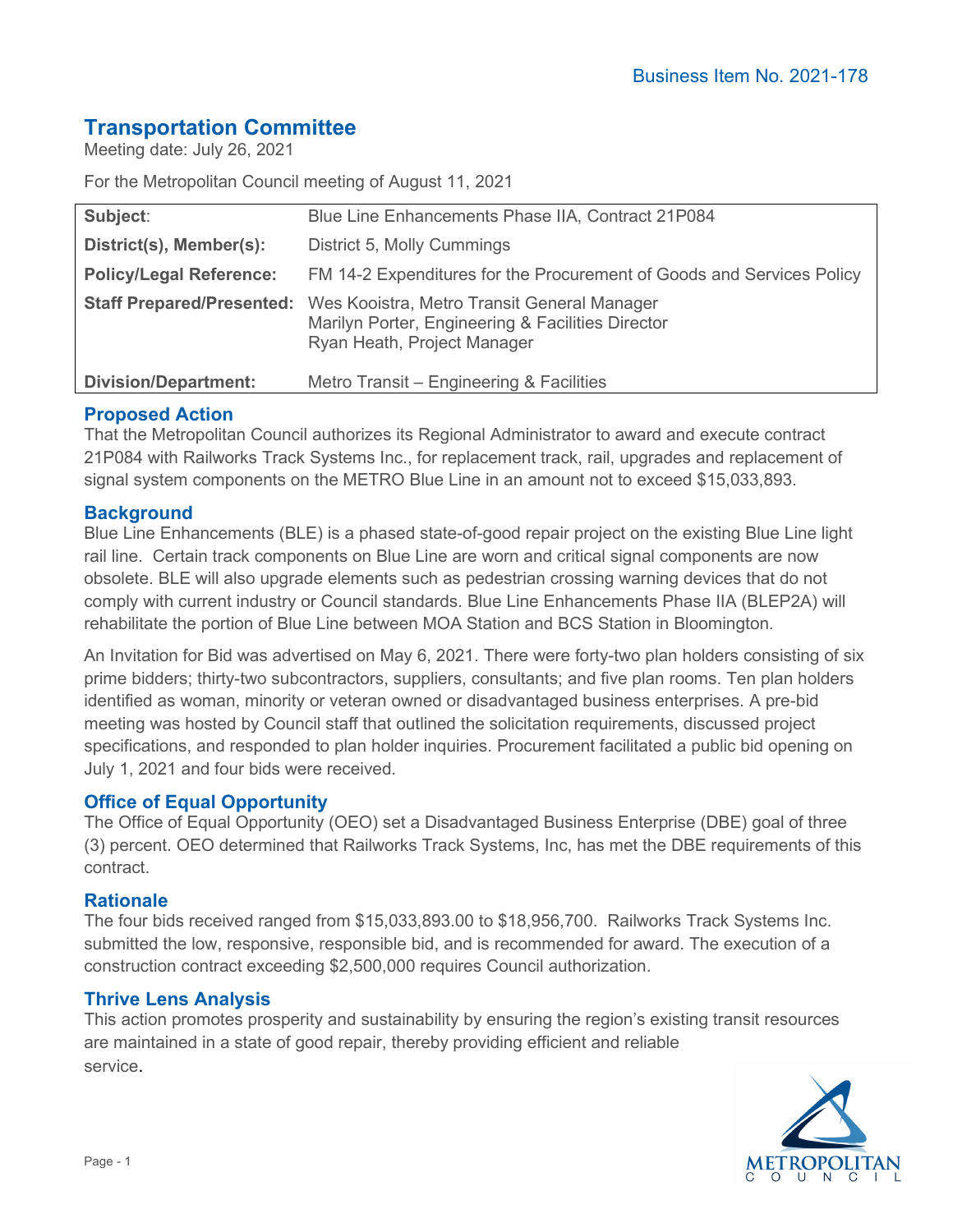# **Funding**

Project funding is authorized in Table 3 of the 2021 CIP and is included in the 2<sup>nd</sup> quarter budget amendment for approval in August. Notice to proceed will not be issued prior to funds being available.

# **Known Support / Opposition**

There is no known opposition to this project.